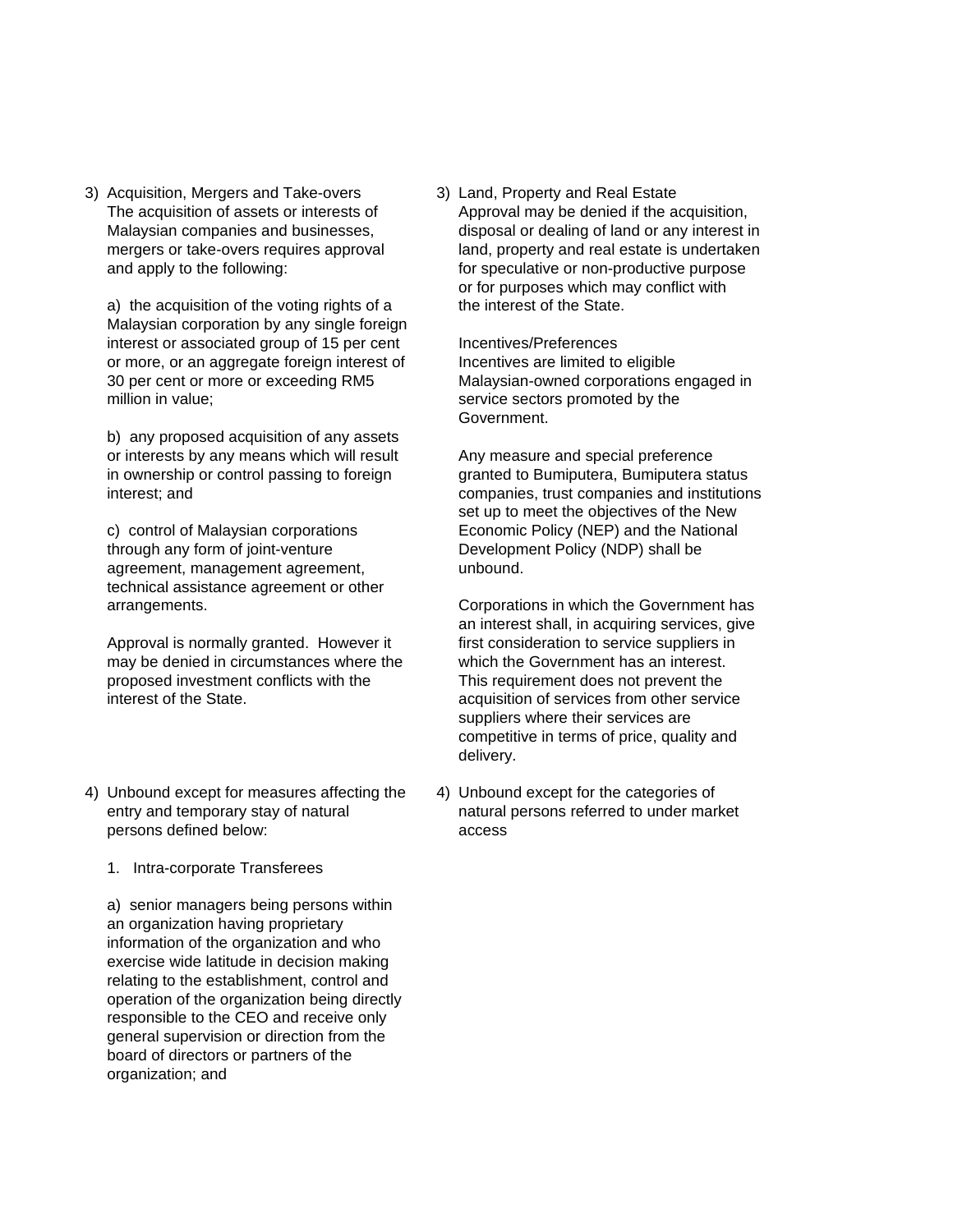b) two specialists or experts per organization being persons within the organization who possess knowledge at an advanced level of continued expertise and who possess proprietary knowledge of the organization's new service products and technology, research equipment and techniques or management. Additional specialists or experts may be allowed subject to market test and the training of Malaysians through an acceptable training programme in the relevant services sector or subsector:

Provided that such persons are employees of the foreign service supplier and have been in the employment of that foreign service supplier for a period of not less than one year immediately preceding the date of their application for a work permit and he is to serve in at least a similar capacity.

## 2. Others

a) specialists or experts being persons who possess knowledge at an advanced level of continued expertise and who possess proprietary knowledge of the organizations's products and services subject to market test and the employment of Malaysians as counterparts and/or training of Malaysians through acceptable training programmes in the relevant services sector or subsector;

b) professionals being persons who possess necessary academic credentials, professional qualifications, experience and/or expertise which have been duly recognized by the professional bodies in Malaysia and registered with those respective professional bodies; and

c) business visitors being persons not based within Malaysia, receiving no remuneration from a source located within Malaysia, who have been employed for at least one year by a foreign service supplier, whose entry and temporary stay is for the purposes of negotiating for the sale of services or entering into agreements to sell services for that service